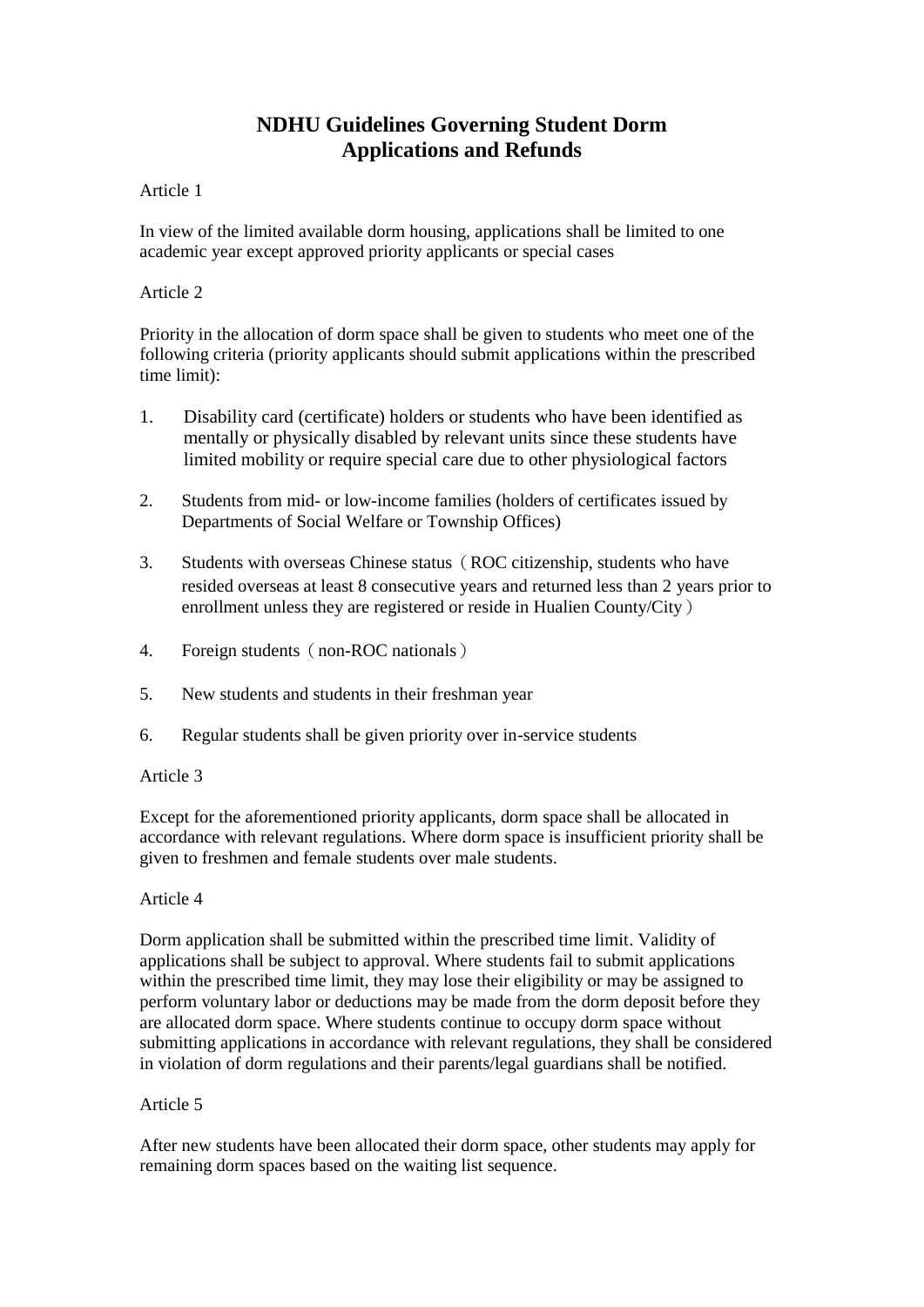# Article 6

- (a) Dorm space shall be based on available beds. Where students who are current residents or have been allocated dorm space move out of the dorm and their beds remain unoccupied (unoccupied space in multifunctional rooms or less than four occupants in undergraduate division rooms), the university may merge beds or transfer beds of original occupants in accordance with actual circumstances.
- (b) Where students with mental or physical abilities, limited mobility, or special needs apply for dorm space in multifunctional rooms, they may submit special applications. They may move in upon review and approval of such applications.

#### Article 7

- (a) Dorm space shall only be allocated to students with an actual need. Where dorm space allocation is determined by lucky draw, students shall carefully consider their needs. Students who have decided to search for or have already found off-campus accommodation shall refrain from submitting applications. Students who have been allocated a dorm space by lucky draw, waiting list placement, or due to their overseas Chinese status, shall not apply for dorm withdrawal. This restriction shall not apply to suspension of studies, expulsion, graduation, or other approved force majeure factors.
- (b) Students who apply for dorm withdrawal for reasons other than graduation, suspension of studies, expulsion, or force majeure shall forfeit their dorm deposit.

#### Article 8

- (a) Dorm space shall be allocated for the whole academic year. Dorm stays shall be extended automatically after the first semester. Where students discontinue their stay after the first semester or during the second semester, dorm withdrawal shall be subject to submission of documentary proof and approval pursuant to the regulations set forth in Article 7. All required inspection procedures shall be completed within three days (calendar days) upon submission of applications for withdrawal. (for dorm withdrawal application procedures please refer to Appendix 1). Applications that fail to meet relevant criteria shall not be processed.
- (b) Dorm residents shall submit applications for dorm space during winter/summer vacations in accordance with relevant requirements of winter/summer vacation activities within the prescribed time limit. All rooms on floors utilized as winter/summer vacation dorm space shall be vacated and cleared by dorm residents prior to the dorm closure date in the respective semester. Priority shall be given to the guarantee of dorms space for the next semester.

# Article 9

Dorm applications for new students shall be sent out together with admission notices. Students who wish to live on campus should submit applications online after logging in within the prescribed time limit. Allocation results shall be announced online prior to registration. Online queries are also possible.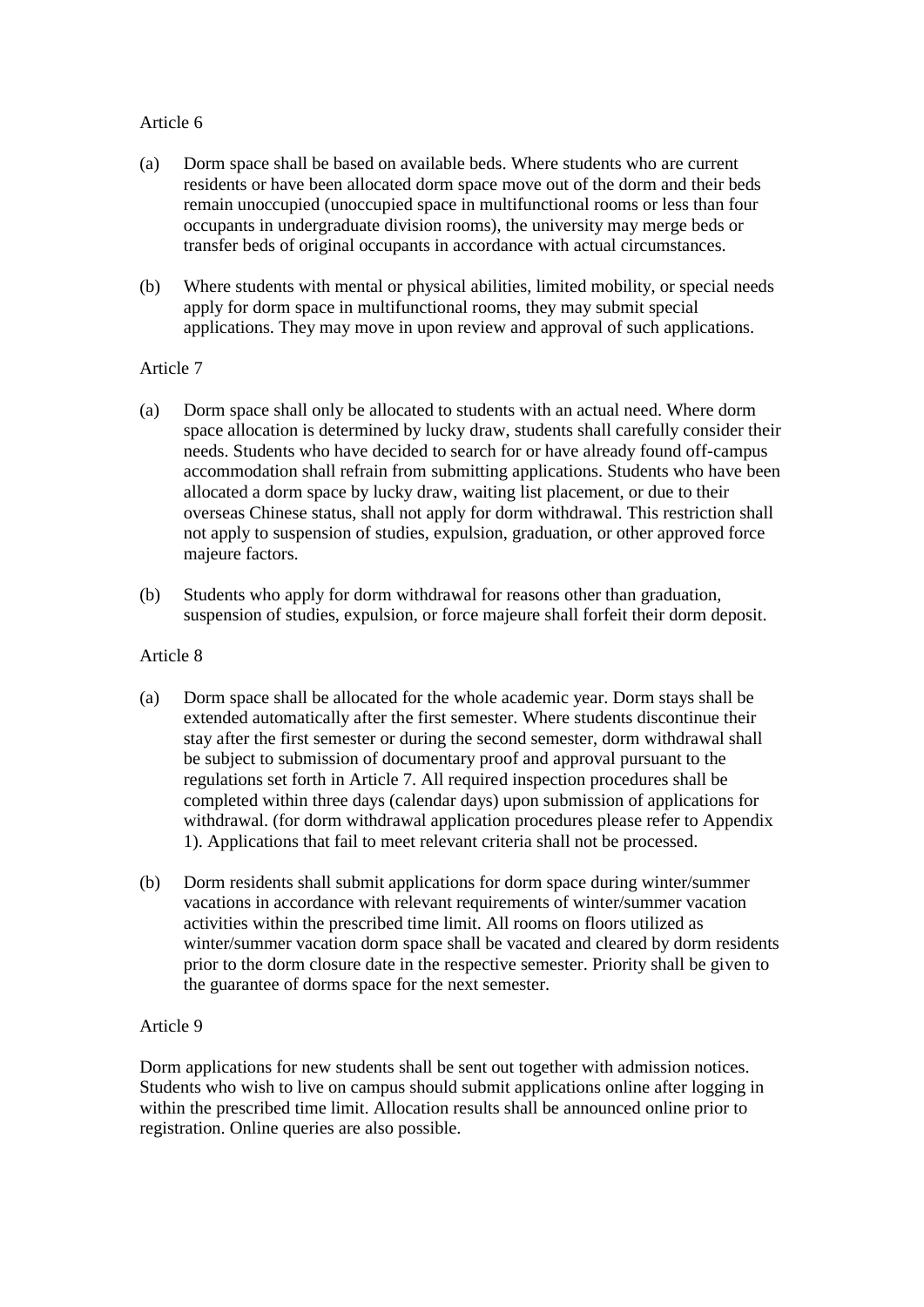### Article 10

Students who suffer from rare diseases, communicable diseases, or mental conditions diagnosed by a physician shall not apply for dorm space.

#### Article 11

Dorm residents shall pay all fees in accordance with relevant regulations. (please refer to Attachment 1 Student Dorm Fee Payment and Refund Standards)

Article 12

Dorm fees and deposits shall be charged in accordance with the standards and payment schedules prescribed by the university. Where students fail to move into the dorm or complete payment of fees within two weeks after semester start they shall lose their dorm space as well as their eligibility to apply for dorm space in the future. They shall further be charged 1/3 of payable dorm fees for the semester. Where vacancies are filled or applications are submitted during the semester, students shall proceed to the Student Living Services Division of the Office of Student Affairs to fill out a dorm application form and pay the required dorm fees.

#### Article 13

Completion of move-in procedures shall refer to receipt of keys from the security guard (signature required), submission of a copy of the dorm fee receipt and photo, payment of the dorm deposit, and completion of the Dorm Public Property Confirmation Form and Student Dormitory Code of Conduct with attached seal and signature (other requirements shall be announced separately during registration)

#### Article 14

Where dorm residents fail to complete any of the procedures described in Article 13 prior to moving in, the resident shall be considered in violation of dorm regulations and shall face disciplinary action.

# Article 15

Please take good care of public property during dorm stays. Except for normal wear and tear (to be stated in advance), students shall be liable for compensation for arbitrary damage or public property discarded or replaced without authorization. Utensils in public areas shall be jointly maintained. Students shall bear joint liability for abnormal damage to public property in public areas if they fail to report it.

#### Article 16

Deposits shall be returned without interest after dorm stays if no public property has been damaged, inventory has been taken of public property in dorm rooms, the environment has been cleaned, and keys and cards have been returned prior to departure. Where the environment has not been cleaned or public property used by residents has been damaged (including personally and jointly maintained public areas), deductions shall be made from deposits as deemed necessary. Eligibility to make applications and fill vacancies shall be delayed for the next application for dorm space. Refunds of the deposit shall be made during the semester if students apply for withdrawal during the semester or after the first